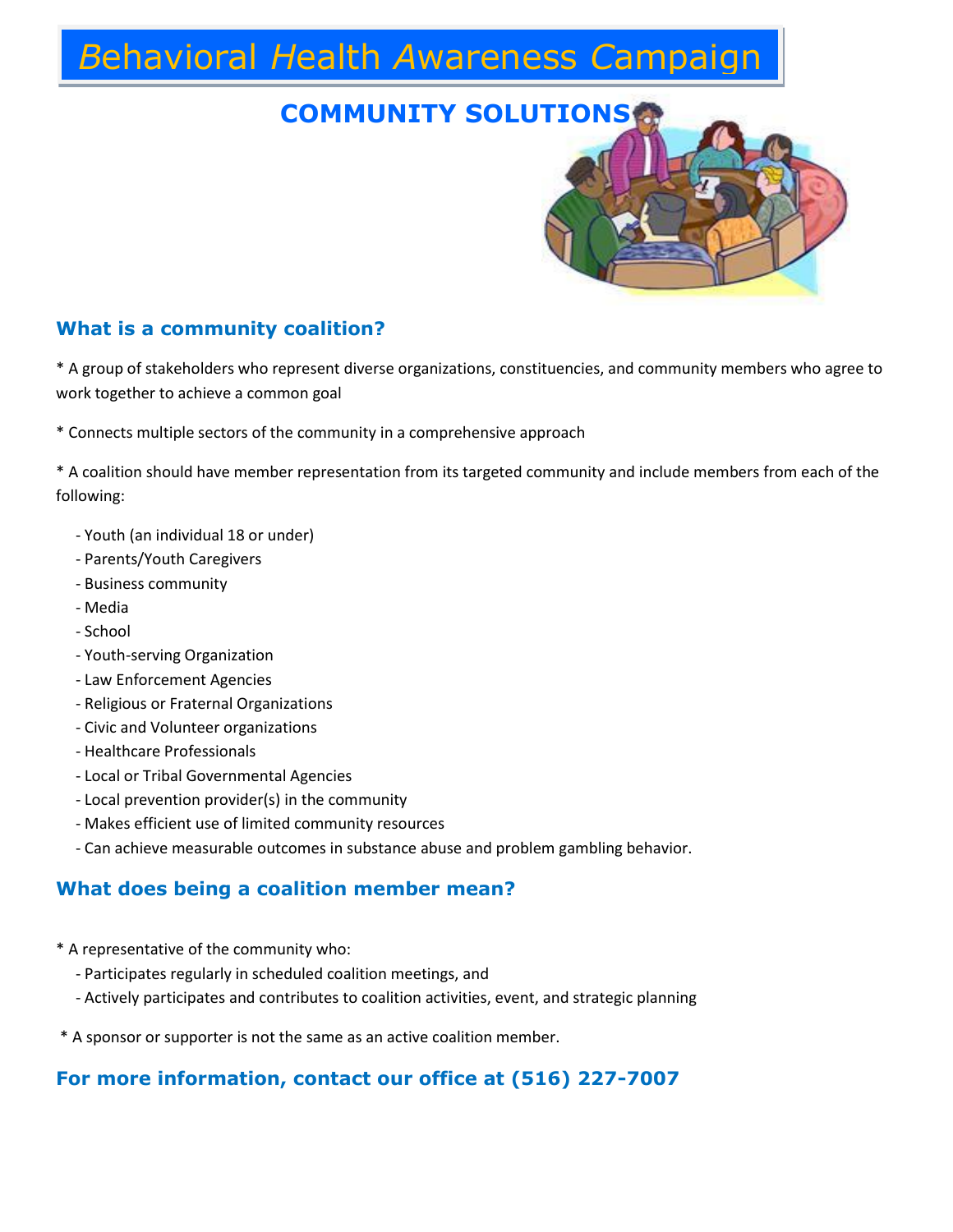#### **ESTABLISHED COMMUNITY COALITIONS**

Community Coalition of Baldwin Council of East Meadow Community Organizations Wake Up to Awareness – East Meadow Coalition for Youth in East Rockaway East Williston/Roslyn Community Coalition For Drug-Free Youth Communities Against Substance Abuse – Floral Park Freeport Cares Freeport Community Coalition Garden City Community Coalition SAFE Agency's – Interagency Council and SAFE's Pride Project Coalition – Glen Cove Hands Across Hempstead H.E.V.N. (Helping End Violence Now) Coalition– Hempstead Hempstead-Bedell Community Coalition Herricks School District Youth Council Substance Abuse Advisory Coalition – Island Trees Jericho Wellness Coalition Lawrence Drug Free Task Force Levittown Council Health and Safety Task Force Locust Valley School District Health and Wellness Council Long Beach Coalition to Prevent Underage Drinking Lynbrook Community Coalition Malverne Tri-Community Partnership Coalition Against Substance Abuse (CASA)- Manhasset Massapequa Takes Action Community Task Force Drug Free Massapequa Merrick-Bellmore Community Coalition New Cassel-Westbury Community Wide Partnership Coalition For a Drug Free North Shore Oceanside District Drug Awareness Council Port Washington Safety and Substance Abuse Task Force Rockville Centre District Drug and Alcohol Task Force and Youth and Families Committee Roosevelt Inter-Agency Council Valley Stream Wellness Committee SAFE Wantagh